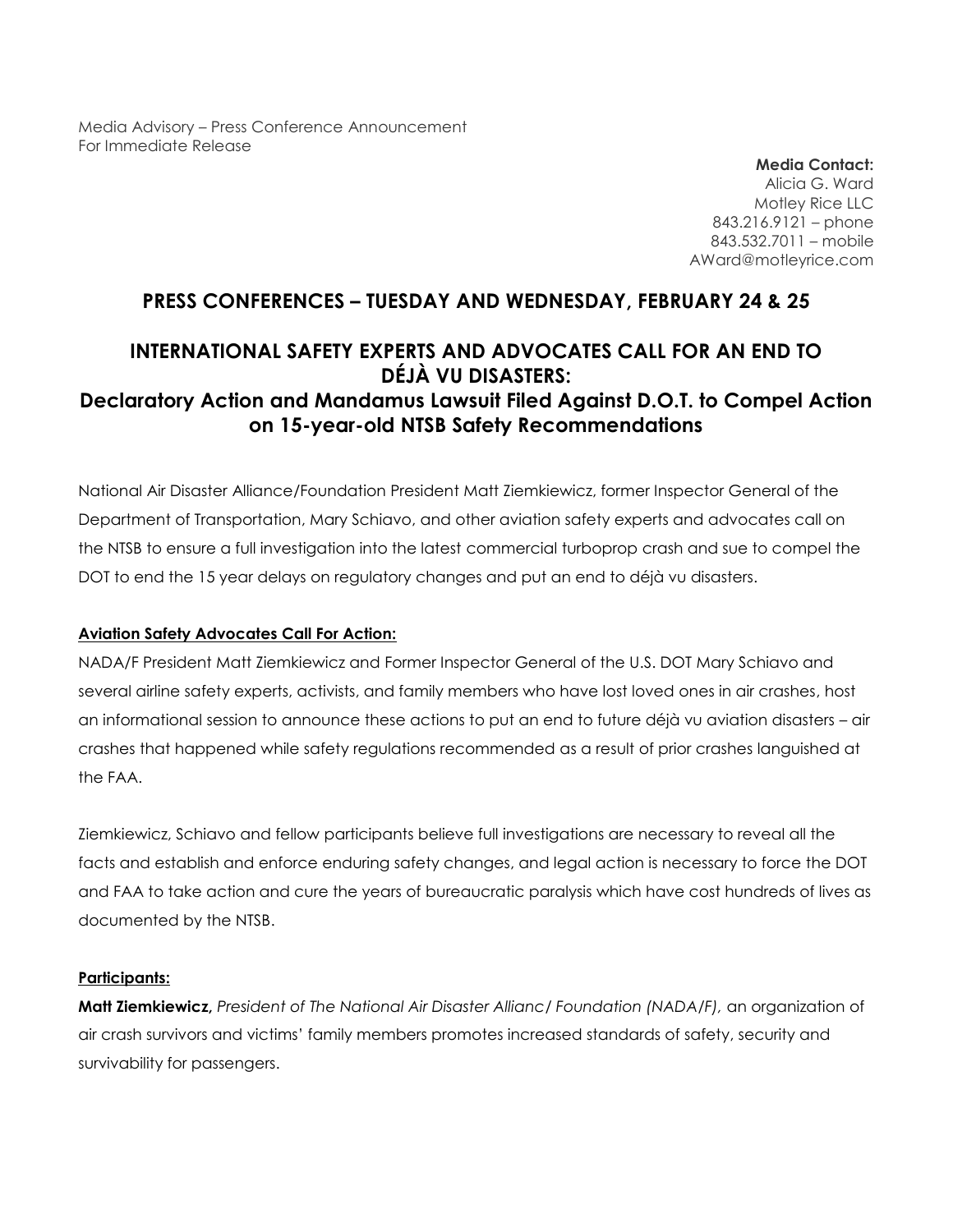**Mary Schiavo,** *former Inspector General of the U.S. Department of Transportation*, expert witness in the Roselawn icing litigation and author of *New York Times* bestseller, Flying Blind, Flying Safe, in which she dubbed the FAA the "Tombstone Agency" and the "Kidney Stone Administration".

**Bob Monetti,** who has been fighting for improvements in airline safety and security since the loss of his daughter in the December 1988 air disaster of PanAm Flight 103 over Lockerbie, Scotland.

**Jack and Alice Murphy**, who lost their pilot son in a turboprop crash. Through their fight for justice, they uncovered aircraft defects and showed the aircraft and not their son was to blame.

**Donald McCune**, retired major commercial airline Captain.

**Plaintiff Gail Dunham**, *Executive Director of The National Air Disaster Alliance and Foundation (NADA/F)*, will not be in attendance due to the fact she will be flying, but is bringing the action to help safeguard the flying public and compel action on pending safety measures.

#### **Newark, New Jersey:**

Tuesday, February 24, 2009 9:30 – 10:30 a.m. Hilton Hotel (insert address)

### **Washington, DC**:

Wednesday, February 25, 2009  $9:30 - 10:30$  a.m. L'Enfant Plaza Hotel - Ballroom D 480 L'Enfant Plaza SW Washington, DC 20024 202.484.1000

**Buffalo, New York:** Wednesday, February 25, 2009 1:00 – 2:00pm (Buffalo Adam's Mark) (insert address)

## **Camera Visual, Radio and Print Press Opportunities:**

- Filing of Federal Declaration and mandamus to compel government action
- Unique opportunity to interview family members who have turned their personal loss of loved ones in plane crashes into a lifelong advocacy mission for improved airline safety and security including